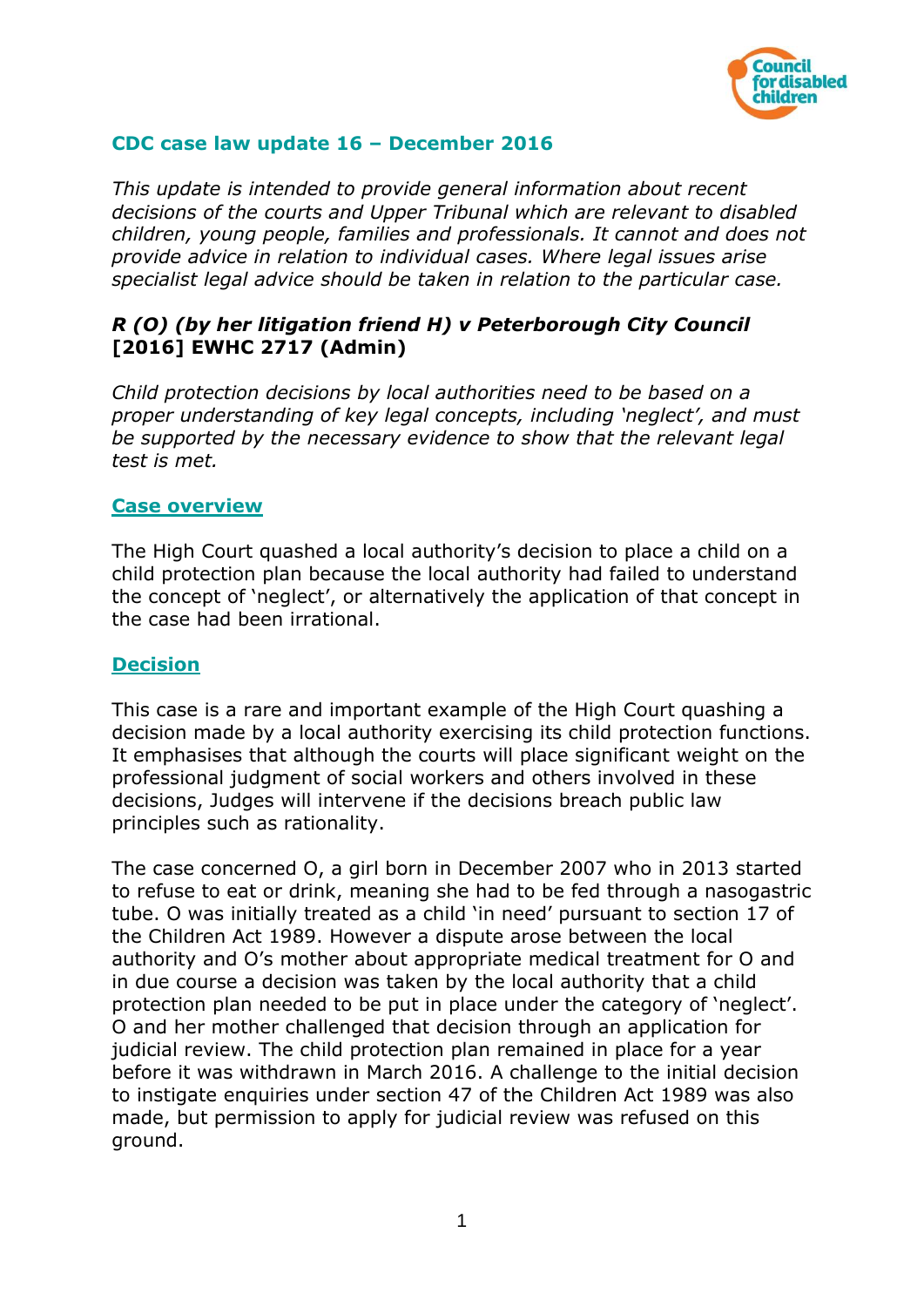

The court considered the relevant provisions of the statutory guidance, *Working Together to Safeguard Children* (March 2015). The Judge emphasised that under the guidance, decisions to place a child on a child protection plan are to be made at a child protection conference. The test for a plan to be put in place is that the child is likely to suffer significant harm (see flowchart 4, p38 of *Working Together*).

Importantly for the outcome of the case, *Working Together* defines 'neglect', being the relevant category of potential harm in this case, as 'The persistent failure to meet a child's basic physical and / or psychological needs, likely to result in the serious impairment of the child's health or development'. An example of 'neglect' given in the guidance is failing to 'ensure access to appropriate medical care or treatment'.

The Judge reiterated that a decision to place a child on a child protection plan is 'in principle amenable to judicial review'. He cited an earlier case, *R v Hampshire CC ex p H* [1999] 2 FLR 359, for the principle that such challenges are likely to be rare and may need to be confined to 'the exceptional case which involves a point of principle'. This is because 'all concerned in this difficult and delicate area should be allowed to perform their task without looking over their shoulder all the time for the possible intervention of the court'.

The Judge accepted the submissions for O's mother that the fact the plan had been withdrawn did not make the claim academic. This is because the fact that a plan had been put in place could have ongoing detrimental effects for the mother, who may have wanted to work with children.

The Judge held that even making 'due allowance' for the nature of the documents challenged and 'the wide margin of appreciation which a [local authority] enjoys in this important area of child protection, nevertheless at the end of the day the defendant still has to ask the right questions and arrive at conclusions in answering those questions which are not irrational.'

Neither of this principles had been met in this case. The Judge held that there was 'no evidence' that what had happened was neglect by the parents. The only concern was the dispute as to O's need for treatment, in particular whether she should be admitted to a particular residential facility. The Judge held that 'far from being neglectful...the claimant's parents had done everything they could reasonably be expected to do to take forward the agreed step that a second opinion should be sought'.

The Judge therefore quashed the decision to place O on a child protection plan. He also declared that the decision and plan were 'null and void and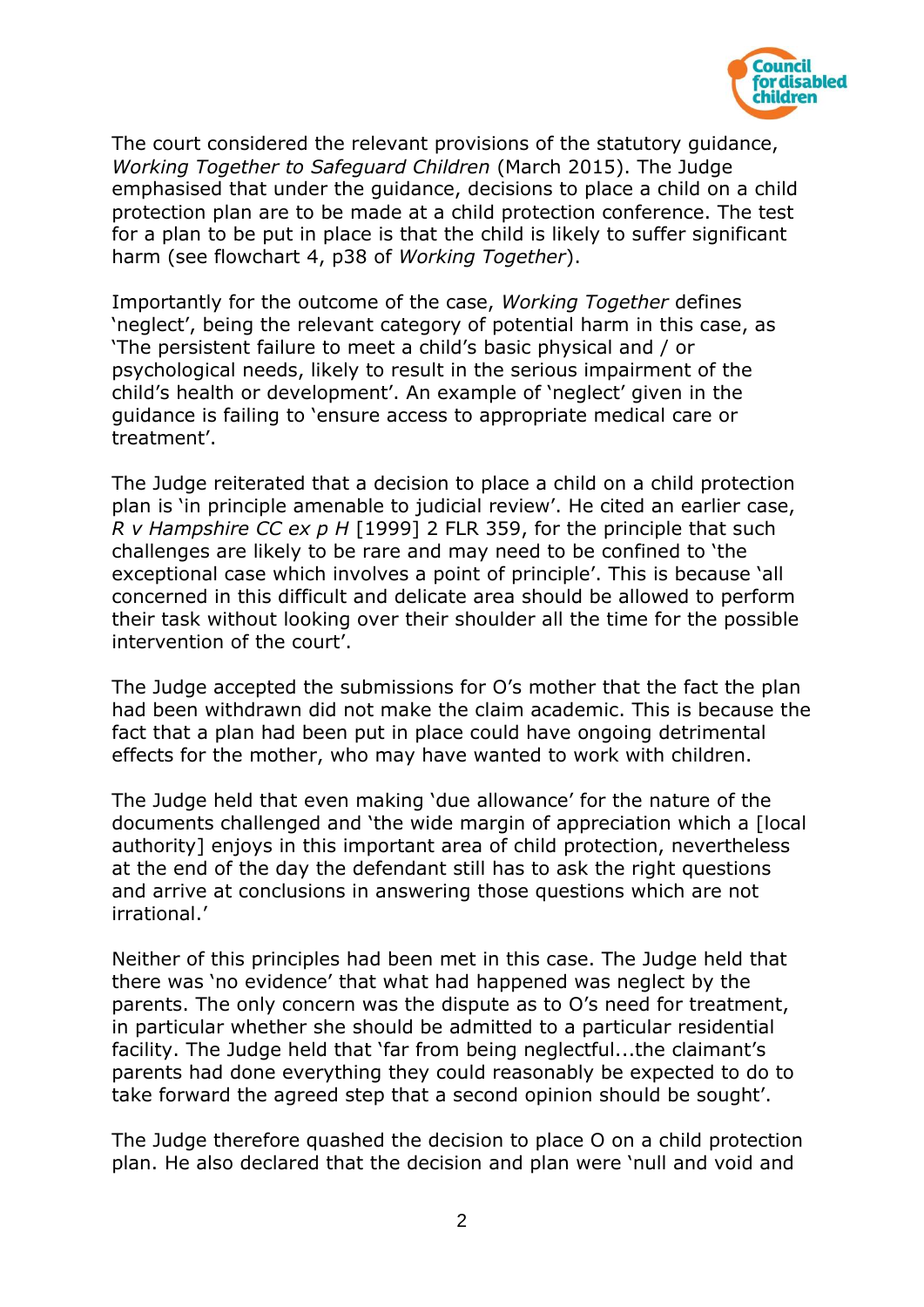

of no effect'. This declaration was made in particular to help O's parents deal with any concerns which could arise in future in relation to the previous existence of the plan. The Judge however refused to make a mandatory order requiring the defendant to remove all reference to the plan from the records and notify other bodies that it was not lawfully imposed.

### **What this means for children, young people and families**

Families with disabled children sometimes find that disputes with local authorities as to how to meet their children's needs may result in child protection concerns being raised. This case emphasises that it is possible for families to challenge local authority decisions in the child protection context through judicial review, where (for example) the local authority has misunderstood the legal test or there is no proper evidence to support one or more key conclusion(s).

However families need to bear in mind that the 'wide margin of appreciation' that local authorities are given by the Administrative Courts in child protection cases means that a clear error of law will be needed for a successful challenge. Simple disagreement with the conclusions of (for example) a child protection conference will be nowhere near sufficient for a claim to succeed.

Families who meet the financial threshold should be able to access legal aid to fund advice and representation in any such challenges, via solicitors with the relevant contract from the Legal Aid Agency.

#### **Implications for local authorities and other public bodies**

Local authorities will be reminded by this judgment that decisions in the child protection context are not somehow outside the scrutiny of the Administrative Court. Importantly, the Judge in this case did not identify any wider point of principle but allowed the application for judicial review because of clear public law errors in the local authority's approach on the facts of the individual case.

As such local authorities need to ensure that child protection decisions are made with a proper understanding of the relevant legal test, informed by the relevant guidance. There must then be sufficient evidence to show that the test is met. It is vital that a clear distinction is made between cases where children are supported as 'in need' and cases where the evidence of risk of significant harm justifies a child protection plan. It is also of the utmost importance that proper records are kept to support the lawfulness of decisions in the event of a later challenge. In this case the